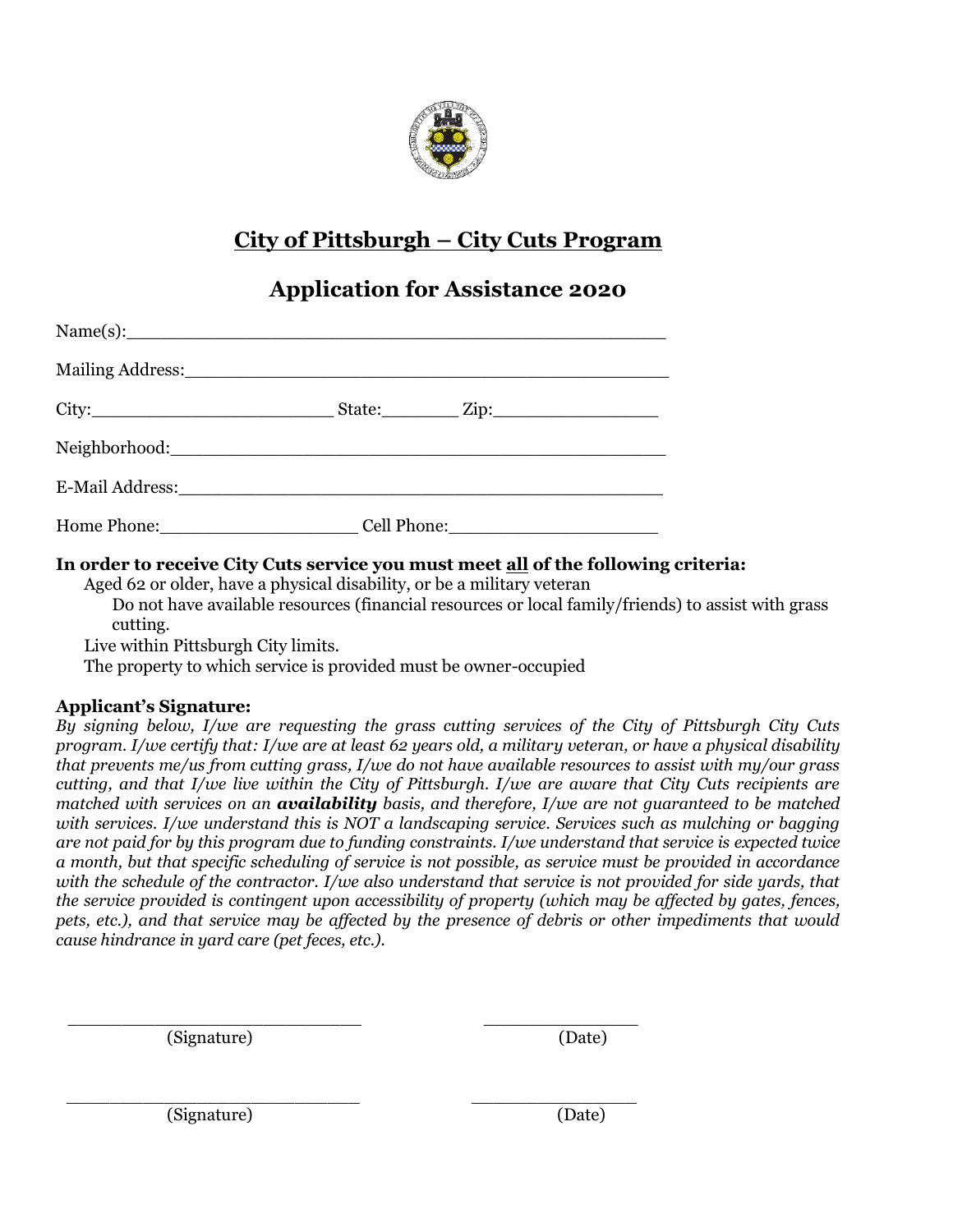## **City of Pittsburgh City Cuts Program**

## **Service Recipient Release, Waiver of Liability and Indemnification Agreement**

In consideration of my/our being permitted to participate in the City of Pittsburgh City Cuts Program (the "Program") , I/we \_\_\_\_\_\_\_\_\_\_\_\_\_\_\_\_\_\_\_\_\_\_\_\_\_\_\_\_\_, on behalf of myself/ourselves and any of my /our personal representatives, heirs, and next of kin hereby **COVENANT NOT TO SUE** and to **HOLD HARMLESS, RELEASE, AND INDEMNIFY** the City of Pittsburgh, its officers, agents, or employees (hereinafter referred to as the "Releases") from any and all liability, claims, demands, actions and causes of action whatsoever, brought by any party against any party, arising out of my/our participation in the Program and whether caused by the negligence of the Releases or otherwise. **This RELEASE, WAIVER OF**

**LIABILITY and INDEMNIFICATION AGREEMENT shall remain valid in perpetuity and shall include all possible claims of negligence or other causes of action that could be asserted against the Releases by me/us.**

I/we warrant and represent that I/we are the owner(s) of the property described above and hereby authorize the work to be performed at my/our property during the 2020 season, having full authority to do so. I/we acknowledge that as owner(s) of the property I/we remain responsible for compliance with all State law and City ordinances including maintenance of the property's yard, sidewalks, structure exterior and interior, and that I/we are not relieved from said obligation by my/our participation in this Program. I/we further understand that by offering this Program, the City of Pittsburgh is solely seeking to assist me with grass cutting within the constraints of the Program.

I/we recognize that participation in the Program shall not include any interactions or communications between Program Workers and recipient owner(s) of private property except to the extent necessary to perform requested grass cutting. I/we further recognize that no entry by workers inside my/our residence(s) is permitted and that workers will only enter upon the premises of my/our properties for the purpose of performing requested grass cutting. I/we further understand that the undertaking of this activity may result in personal injury and/or damage to my/our property and agree that the City will not be responsible for any such personal injuries and/or property repairs resulting from my/our participation in this Program.

The UNDERSIGNED further expressly agrees that the foregoing RELEASE, WAIVER OF LIABILITY AND INDEMNITY AGREEMENT is intended to be as broad and inclusive as is permitted by the law of the Commonwealth of Pennsylvania and that if any portion thereof is held invalid, it is agreed that the balance shall, notwithstanding, continue in full legal force and effect.

THE UNDERSIGNED HAS READ AND VOLUNTARILY SIGNS THE RELEASE AND WAIVER OF LIABILITY AND INDEMNITY AGREEMENT, and further agrees that no oral representations, statements, or inducements apart from the foregoing written agreement have been made.